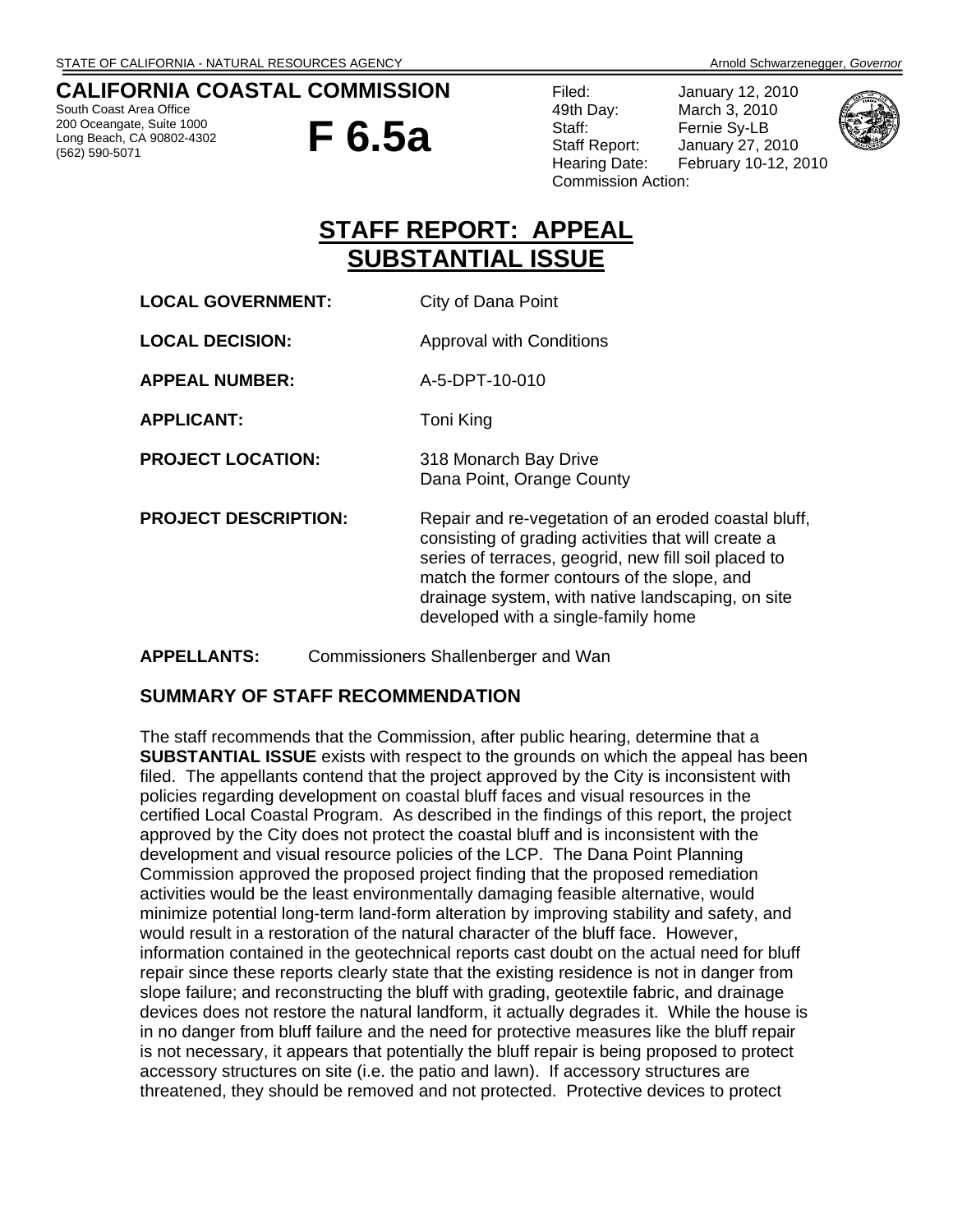appurtenant structures are inconsistent with the City's certified LCP. Also, the proposed development does not take into account the natural tendency of bluffs to erode. Bluffs erode and doing so adds to the visual character of the bluff landform. Furthermore, allowing bluff repair at this site and surrounding areas would lead to cumulative adverse visual resource impacts. Thus, the appeal raises a substantial issue regarding the conformity of the locally approved development with the City of Dana Point certified Local Coastal Program (LCP). Therefore, staff is recommending that the Commission find that a substantial issue exists with respect to the grounds upon which the appeal was filed.

The motion to carry out the staff recommendation is found on page 5.

# **SUBSTANTIVE FILE DOCUMENTS:**

City of Dana Point Certified Local Coastal Program Appeal of Commissioners Shallenberger and Wan City Permit Record for local Coastal Development Permit CDP09-0001 Local Coastal Development Permit CDP08-001

# **I. APPELLANT'S CONTENTIONS**

## **Summary of Appeal Contentions**

The local Coastal Development Permit, CDP09-0001, approved by the City of Dana Point Planning Commission, is inconsistent with the certified Dana Point Local Coastal Program (LCP). The permit is inconsistent with the certified LCP policies regarding development and visual resources for the following reasons.

## **Development**

The City's approved local Coastal Development Permit, CDP09-0001, is inconsistent with the development policies (regarding development adjacent to and on coastal bluffs) of the City's certified LCP. The geotechnical reports prepared for the project raise questions regarding the necessity of bluff repair. These reports conclude that the home is in no danger from bluff failure. Thus, bluff repair is not necessary to protect the existing structure and thus doing so would be inconsistent with the certified LCP. With that, the proposed bluff repair seems to be proposed more so for protection of appurtenant structures on site, such as the patio and lawn. A protective device (i.e. bluff repair) for the sole purpose of protecting an accessory structure is inconsistent with the certified LCP. Therefore, the development approved by the City's approved local Coastal Development Permit, CDP09-0001, is inconsistent with the development policies of the City's certified LCP.

## Visual Resources

The City's certified LCP contains policies to protect visual resources. As stated previously, the proposed bluff repair is not necessary to protect an existing structure from danger due to erosion. Numerous geotechnical reports have confirmed this. Additionally, the repair of the bluff resulting in the in grading of the bluff and placement of geofabric and various drainage pipes on the bluff, would result in adverse impacts upon the bluff. The natural character of the bluff and its visual resources would be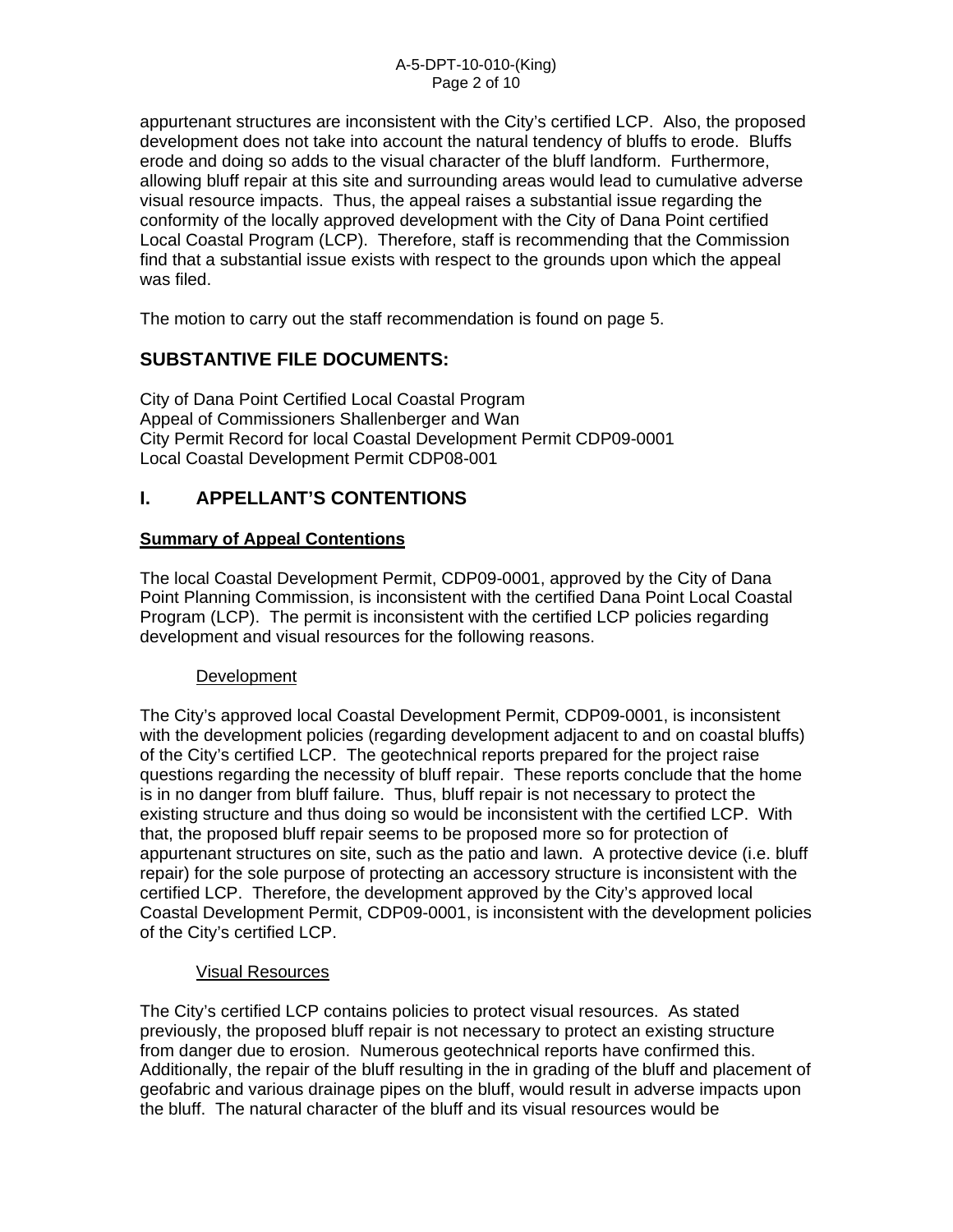permanently scarred by the proposed bluff repair. These visual impacts would be long term. Also, the natural tendency of bluffs to erode is ignored by the proposal to repair the bluff. Bluffs naturally erode and this contributes to the visual characteristics of the bluff landform. The bluff repair would degrade the natural landform. Additionally, allowing bluff repair to take place at this site and other adjacent sites would lead to a cumulative effect that would result in adverse visual impacts upon the character of the surrounding area. Therefore, the development approved by the City's approved local Coastal Development Permit, CDP09-0001, is inconsistent with the visual resource policies of the City's certified LCP.

# **II. LOCAL GOVERNMENT ACTION**

Local Coastal Development Permit CDP09-0001 was approved by the Dana Point Planning Commission on December 7, 2009. Based on the date of receipt of the Notice of Action, the ten (10) working day appeal period for local Coastal Development Permit CDP09-0001 began on December 28, 2009 and ran through January 12, 2010. An appeal of local Coastal Development Permit CDP09-0001 was received from Commissioners Shallenberger and Wan on January 12, 2010 (see Exhibit #1), within the allotted ten (10) working day appeal period.

# **III. APPEAL PROCEDURES**

After certification of Local Coastal Programs, the Coastal Act provides for limited appeals to the Coastal Commission of certain local government actions on Coastal Development Permits. Developments approved by cities or counties may be appealed if they are located within the appealable areas, such as those located between the sea and the first public road paralleling the sea, or within 100-feet of any wetland, estuary, or stream, or within 300-feet of the top of the seaward face of a coastal bluff. Furthermore, developments approved by counties may be appealed if they are not a designated "principal permitted use" under the certified LCP. Finally, any local government action on a proposed development that would constitute a major public work or a major energy facility may be appealed, whether approved or denied by the city or county. [Coastal Act Section 30603(a)].

Section 30603(a)(1) and (a)(2) of the Coastal Act establishes the project site as being in an appealable area because it is located between the sea and the first public road paralleling the sea and is within 300 feet of the inland extent of the beach and within 300 feet of the top of the seaward face of a coastal bluff .

Section 30603 of the Coastal Act states, in part:

- *(a) After certification of its Local Coastal Program, an action taken by a local government on a Coastal Development Permit application may be appealed to the Commission for only the following types of developments:* 
	- *(1) Developments approved by the local government between the sea and the first public road paralleling the sea or within 300 feet of the inland extent of any beach or of the mean high tide line of the sea where there is no beach, whichever is the greater distance.*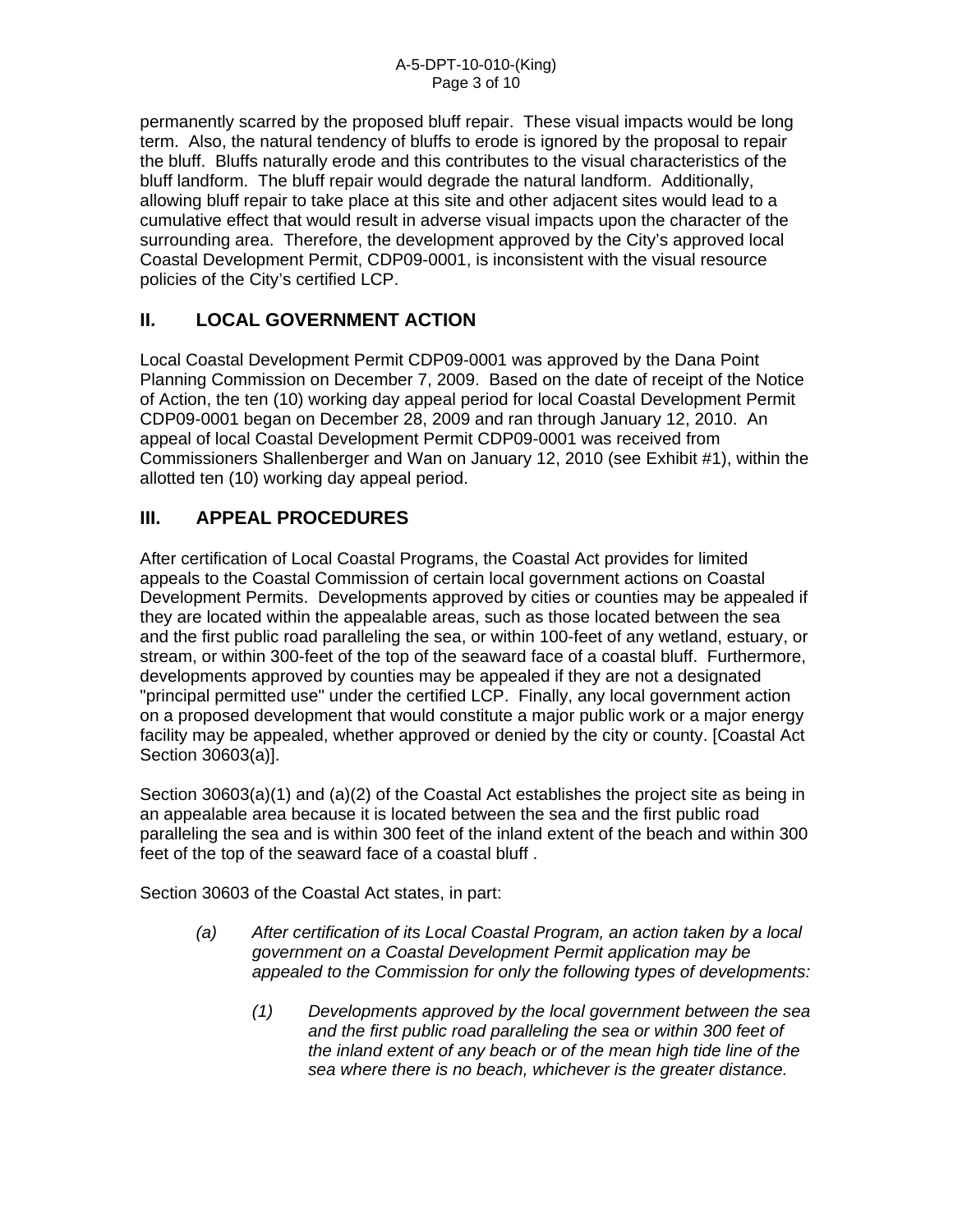*(2) Developments approved by the local government not included within paragraph (1) that are located on tidelands, submerged lands, public trust lands, within 100 feet of any wetland, estuary, stream, or within 300 feet of the top of the seaward face of any coastal bluff.* 

The grounds for appeal of a local government action approving a Coastal Development Permit for development in the appealable area are stated in Section 30603(b)(1), which states:

*(b)(1) The grounds for an appeal pursuant to subdivision (a) shall be limited to an allegation that the development does not conform to the standards set forth in the certified Local Coastal Program or the public access policies set forth in this division.* 

The action currently before the Commission is to find whether there is a "substantial issue" or "no substantial issue" raised by the appeal of the local approval of the proposed project. Section 30625(b)(2) of the Coastal Act requires the Commission to hold a de novo hearing on the appealed project unless the Commission determines that no substantial issue exists with respect to the grounds for appeal.

If Commission staff recommends a finding of substantial issue, and there is no motion from the Commission to find no substantial issue, the substantial issue question will be considered moot, and the Commission will proceed to the de novo portion of the public hearing on the merits of the project. The de novo portion of the hearing may be scheduled at the same hearing or a subsequent Commission hearing. The de novo hearing on the merits of the project uses the certified LCP as the standard of review. In addition, for projects located between the first public road and the sea, findings must be made that any approved project is consistent with the public access and recreation policies of the Coastal Act. Sections 13110-13120 of the California Code of Regulations further explain the appeal hearing process.

If the Commission decides to hear arguments and vote on the substantial issue question, proponents and opponents will have an opportunity to address whether the appeal raises a substantial issue. The Chair will set the time limit for public testimony at the time of the hearing. As noted in Section 13117 of the California Code of Regulations, the only persons qualified to testify before the Commission at the substantial issue portion of the appeal process are the applicants, persons who opposed the application before the local government (or their representatives), and the local government. Testimony from other persons must be submitted in writing.

Upon the close of the public hearing regarding whether the appeal raises a substantial issue, the Commission will vote on the substantial issue matter. It takes a majority of Commissioners present to find that no substantial issue is raised by the local approval of the subject project.

If the appeal is found to raise a substantial issue, at the de novo hearing, the Commission will hear the proposed project de novo and all interested persons may speak. The de novo hearing will occur at a subsequent meeting date. All that is before the Commission at this time is the question of substantial issue.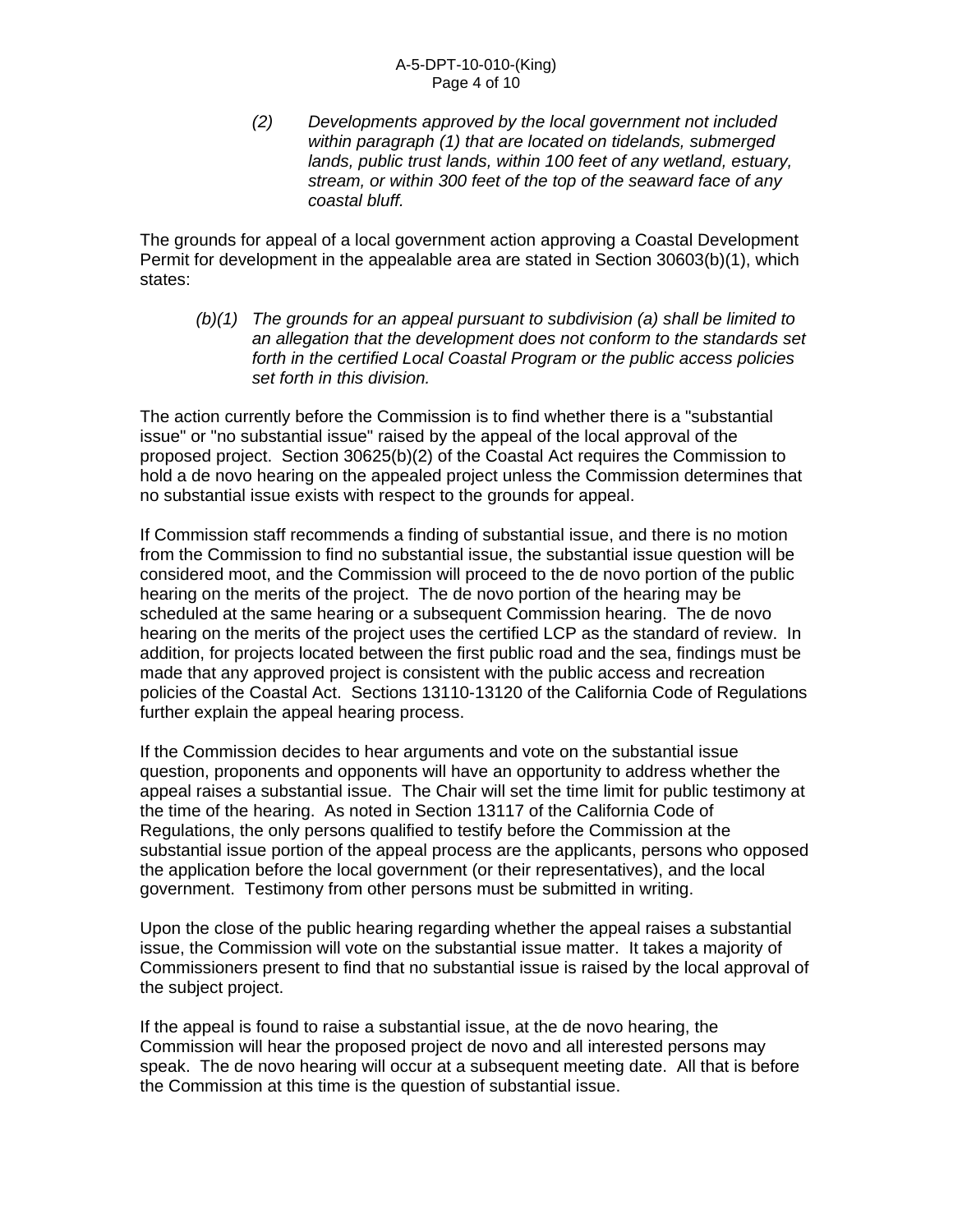## **IV. STAFF RECOMMENDATION ON SUBSTANTIAL ISSUE**

#### **MOTION: I move that the Commission determine that Appeal No. A-5-DPT-10- 010 raises NO substantial issue with respect to the grounds on which the appeal has been filed under § 30603 of the Coastal Act.**

#### **STAFF RECOMMENDATION:**

Staff recommends a NO vote. Failure of this motion will result in a de novo hearing on the application, and adoption of the following resolution and findings. Passage of this motion will result in a finding of No Substantial Issue and the local action will become final and effective. The motion passes only by an affirmative vote of the majority of the appointed Commissioners present.

## **RESOLUTION TO FIND SUBSTANTIAL ISSUE:**

The Commission hereby finds that Appeal No. A-5-DPT-10-010 presents a substantial issue with respect to the grounds on which the appeal has been filed under § 30603 of the Coastal Act regarding consistency with the certified Local Coastal Plan and/or the public access and recreation policies of the Coastal Act.

## **V. FINDINGS AND DECLARATIONS**

The Commission hereby finds and declares:

#### **A. Project Description**

The subject site is located in the Monarch Bay Terrace residential community, an established community of single-family residences of similar size and scale in the Monarch Beach area of Dana Point (Exhibit #2). According to the City, the site comprises of two, legal lots fronting a coastal bluff totaling .43 acres (18,731 square feet) and per adopted City zoning maps, the subject properties are zoned as Residential Single-Family 4 (RSF-4), located within the City's Coastal Overlay District, as well as the Appeal Jurisdiction of the California Coastal Commission. The bluff is adjacent to a beach that is accessible to the public.

The subject address is developed with a single-story, single-family residence that is presently undergoing remodeling and an addition (approved via locally issued CDP08- 0001 (5-DPT-08-089) and other entitlements) that is adding 522 additional square feet to the structure's existing 4,286, for a new total of 5,708 square feet. These additions are to the side and front (street side) of the structure and are not located on the seaward (coastal bluff side) of the structure.

The proposed project consists of a repair and re-vegetation of a coastal bluff resulting from a failure that occurred in mid 2007 (based on the geotechnical reports). The failure resulted from purported oversaturation of the bluff by an unattended garden hose and resulted in a debris field beginning just below the edge of the bluff and continuing uninterrupted to the sandy beach below. The remediation request is the result of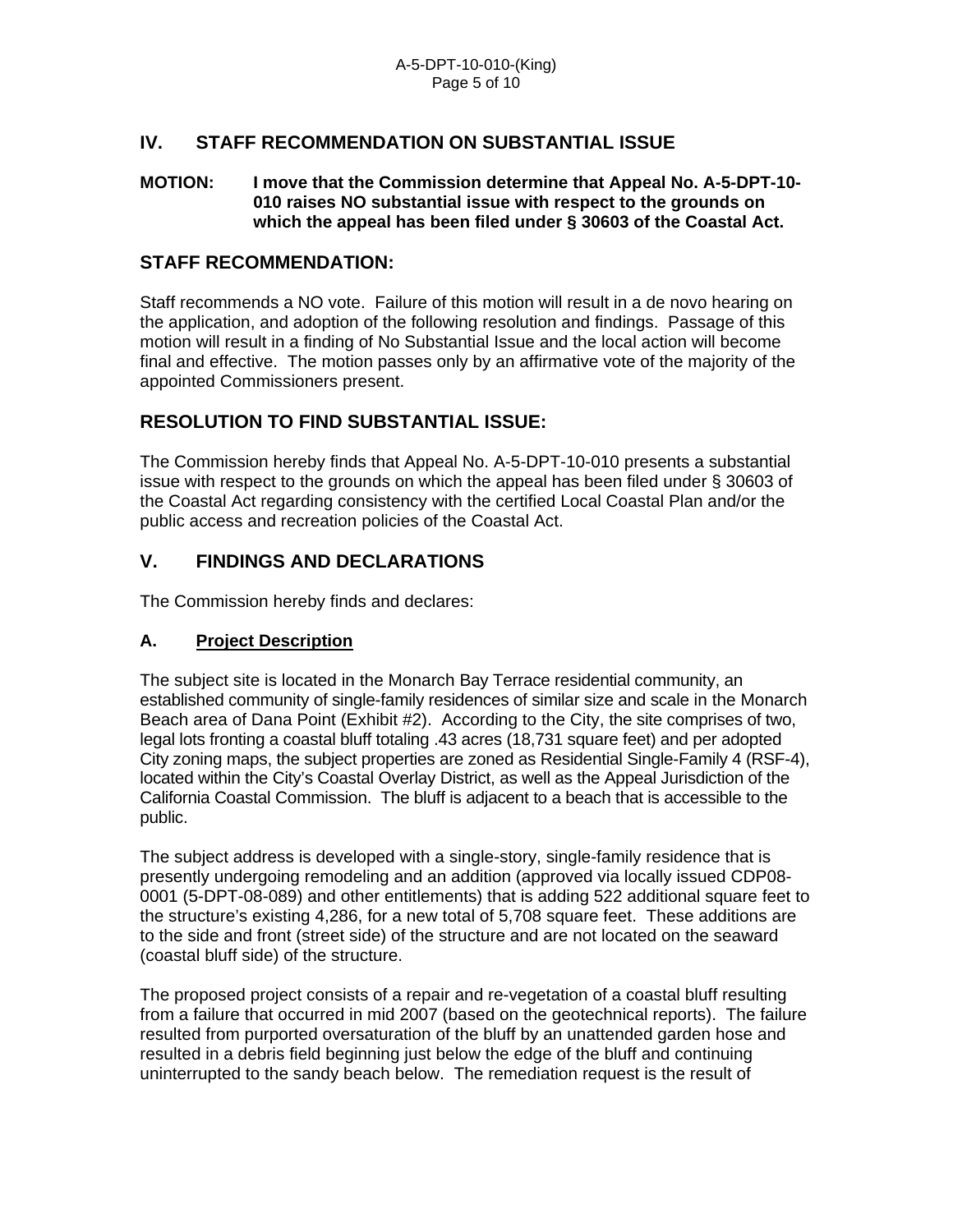concern about the potential for continued and/or future destabilization of either the subject property or neighboring properties over time.

The proposed project more specifically will consist of a "partial slope reconstruction" of the upper one-third of the failure that will consist of grading activities that will create a series of terraces (fill keys) comprised of tightly compacted soil, and punctuated by (subsurface) drains (Exhibit #3). In addition, a geogrid and new fill soil, placed to match the former contours of the slope, will be positioned atop the fill keys and re-vegetated with a native landscaping palette. With these improvements in place, it is intended that the bluff be stabilized against potential future erosion that might slowly threaten the subject property over time, as well as to restore the natural contours and landscaping of the slope prior to the initial failure.

## **B. Factors to be Considered in Substantial Issue Analysis**

Section 30625(b)(2) of the Coastal Act states that the Commission shall hear an appeal of a local government action carried out pursuant to Section 30600(b) unless it finds that no substantial issue exists as to conformity with the certified Local Coastal Program or the public access policies of the Coastal Act. The term "substantial issue" is not defined in the Coastal Act or its implementing regulations. Section 13115(b) of the Commission's regulations simply indicates that the Commission will hear an appeal unless it "finds that the appellant raises no significant questions". In previous decisions on appeals, the Commission has been guided by the following factors.

- 1. The degree of factual and legal support for the local government's decision that the development is consistent or inconsistent with the Local Coastal Program;
- 2. The extent and scope of the development as approved by the local government;
- 3. The significance of the coastal resources affected by the decision;
- 4. The precedential value of the local government's decision for future interpretations of its LCP; and,
- 5. Whether the appeal raises local issues, or those of regional or statewide significance.

Even when the Commission chooses not to hear an appeal, appellants nevertheless may obtain judicial review of the local government's coastal permit decision by filing petition for a writ of mandate pursuant to Code of Civil Procedure, Section 1094.5.

As stated in Section III of this report, the grounds for appeal of a coastal development permit issued by the local government after certification of its Local Coastal Program are specific. In this case, the local Coastal Development Permit may be appealed to the Commission on the grounds that it does not conform to the certified Local Coastal Program or with the public access policies of the Coastal Act. The Commission must then decide whether a substantial issue exists with respect to the grounds on which an appeal has been filed in order to decide whether to hear the appeal de novo.

In making the substantial issue assessment, the Commission typically considers whether the appellants' contentions regarding the inconsistency of the local government action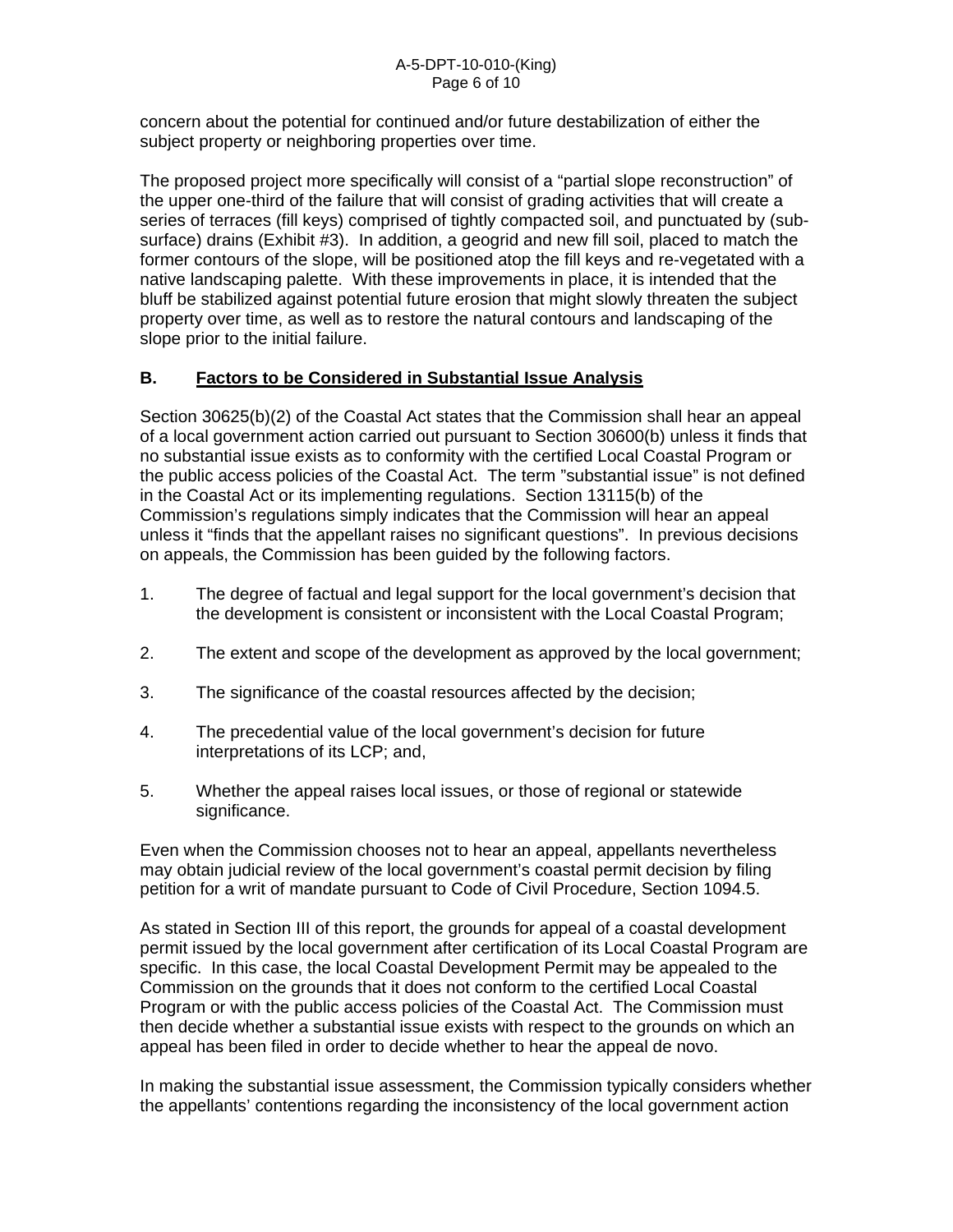with the certified LCP raise significant issues in terms of the extent and scope of the approved development, the support for the local action, the precedential nature of the project, whether a significant coastal resource would be affected, and whether the appeal has statewide significance.

In this case, the appellants contend that the City's approval of the proposed project does not conform to the requirements of the certified LCP regarding development and visual impacts.

Staff is recommending that the Commission find that a **substantial issue** does exist with respect to whether the approval of the project is consistent with the provisions of the certified Local Coastal Program for the reasons set forth below.

## **C. Substantial Issue Analysis**

1. Development

*LAND USE PLAN/Conservation and Open Space Element (COSE)/Conservation of Significant Natural Features/* 

#### *GOAL 2: Conserve significant topographical features, important watershed areas, resources, soils and beaches.*

*Policy 2.13: Bluff repair and erosion control measures such as retaining walls and other similar devices shall be limited to those necessary to protect existing structures in danger from erosion to minimize risks to life and property and shall avoid causing significant alteration to the natural character of the bluffs. (Coastal Act/30251, 30253)* 

*Policy 2.29: Except as allowed under Conservation Open Space Element Policy 2.21 no shoreline protection structure shall be permitted for the sole purpose of protecting an accessory structure. Any such accessory structure shall be removed if it is determined that the structure is in danger from erosion, flooding or wave uprush and that a shoreline protection structure is necessary to protect it or if the adjacent bluff edge encroaches to within 10 feet of the structure as a result of erosion, landslide or other form of bluff collapse. Accessory structures, including, but are not limited to, trails, overlooks, benches, signs, stairs, landscaping features, and similar design elements shall be constructed and designed to be removed or relocated in the event of threat from erosion, bluff failure or wave hazards*. [emphasis added].

The Dana Point Planning Commission approved the proposed bluff repair. However, information contained within the geotechnical reports raise questions about the need for the bluff repair. In fact, these geotechnical reports clearly state that the existing single-family residence is not in danger from failure of the slope.

Several geologic reports and letters have been prepared by the applicant's geologist, Geofirm, which characterize site geology and provide recommendations relative to the 2007 bluff face failure. The July 6, 2007 Geofirm report provided the following analysis of the bluff failure: "*Based on*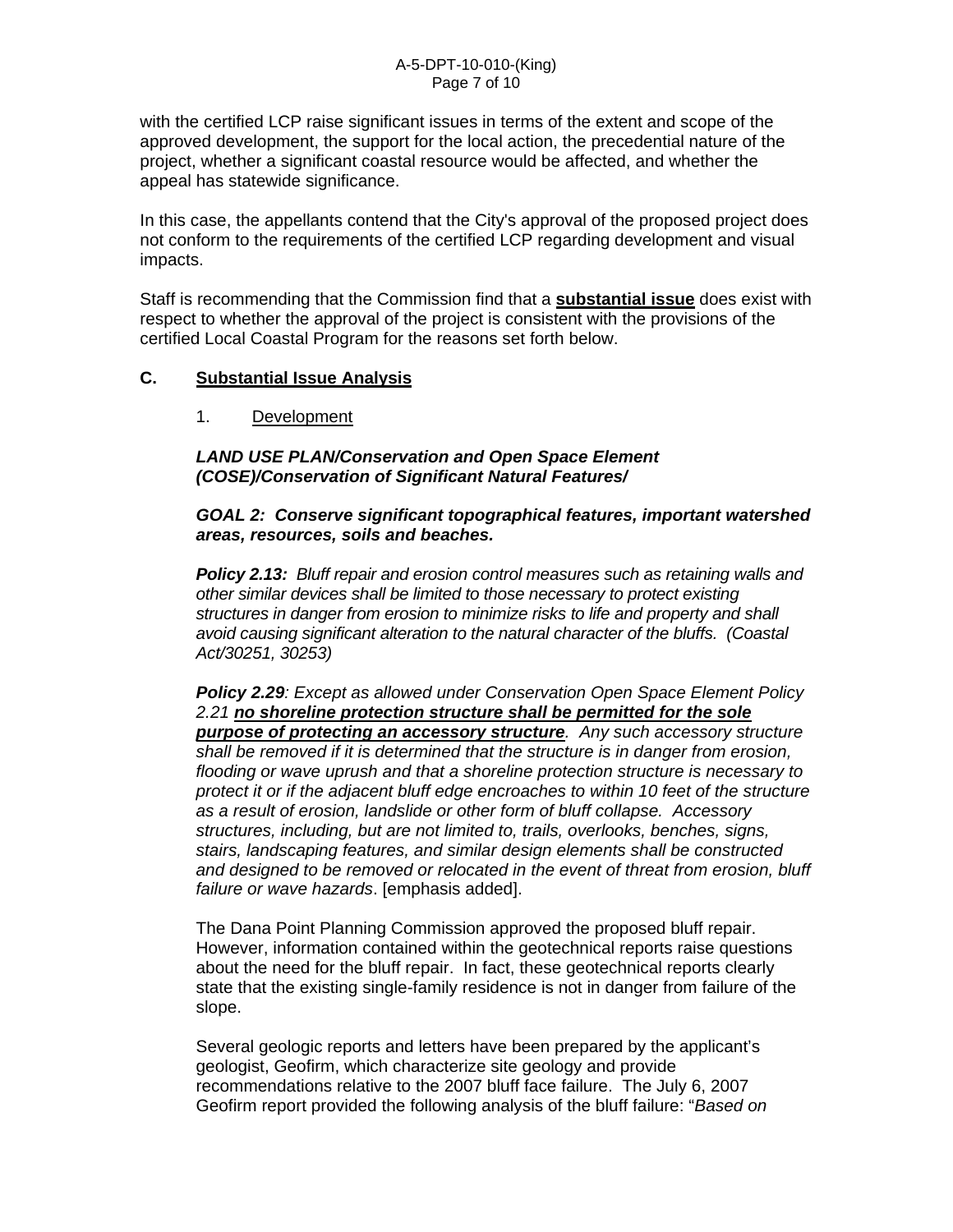*discussion with you, a hose was left running at the top of slope above the failure area, saturating the soils and causing the failure. The failure, which can be characterized as a debris flow, is approximately 135 feet long, extending from the slope at the rear of the graded pad down to the beach level. The width of the failure ranges from approximately 5 to 25 feet wide. The depth of the failure ranges from approximately 2 to 6 or more feet. The upper half of the failure is primarily erosional, exposing subsurface soil and bedrock. Although intact soils in the lower half of the failure were mobilized onto the beach, the lower portion of the failure is primarily depositional, consisting of mud and debris formerly from the upper reaches of the slope."* A subsequent Geofirm report dated November 5, 2007, states that bluff repair was necessary to prevent the retreat of the unstable failure scarp into the building pad and beneath the existing building. The geologist recommended a partial slope reconstruction, as described previously, to repair the bluff failure.

While the July 6, 2007 and November 5, 2007 Geofirm reports suggest that bluff repair is necessary, subsequent reports and letters from Geofirm raise questions as to whether bluff repair is even necessary since the existing residence has not been endangered by the bluff failure. In a Geofirm report dated May 9, 2008, it states that the level portion of the lot is not currently involved in the failure and that the residence is founded in competent bedrock and is not in danger. This statement makes it clear that the portion of the lot where the existing residence is located is not threatened by any bluff instability, where measures such as bluff repair would be required. Therefore, the appeal raises a substantial issue regarding whether the proposed bluff repair would be consistent with COSE Policy 2.13. While the house is not endangered, this report goes on to state that the patio and the lawn could be impacted by continued bluff erosion. However, as discussed further below, the City's LCP prohibits the construction of bluff protective works to protect secondary appurtenances such as patios and lawns.

Lastly, a letter from Geofirm dated July 1, 2009 repeated the conclusion that the existing residence is not in any danger: "*Since publishing our Reference 4 report, which was based on the logging of three supplemental rear yard test pits, it has consistently been our opinion that the residence is not in imminent danger nor is it anticipated to be in imminent danger over the long term. The residence is entirely founded in competent San Onofre bedrock and is anticipated to remain grossly stable even if the existing failure is allowed to erode into the loose materials underlying the hardscape."* These statements clearly show that the bluff is stable and that the residence is not threatened by the landslide, nor will it be threatened in the future over its anticipated economic life even if the landslide area continues to erode. Rather, it appears that the proposed bluff repair is being sought to deal with "potential" bluff failure that could impact site appurtenances, and approval of protective devices to protect accessory structures is prohibited by the LCP (see COSE Policy 2.29). If accessory structures are threatened, they should be removed.

The appeal raises a substantial issue regarding the project's consistency with COSE Policy 2.13 because the proposed bluff repair is not necessary to protect an existing structure from danger from erosion. The existing residence, a primary structure, is not in danger from bluff instability as is stated numerous times in various geologic reports. In addition, bluff repair to protect a patio,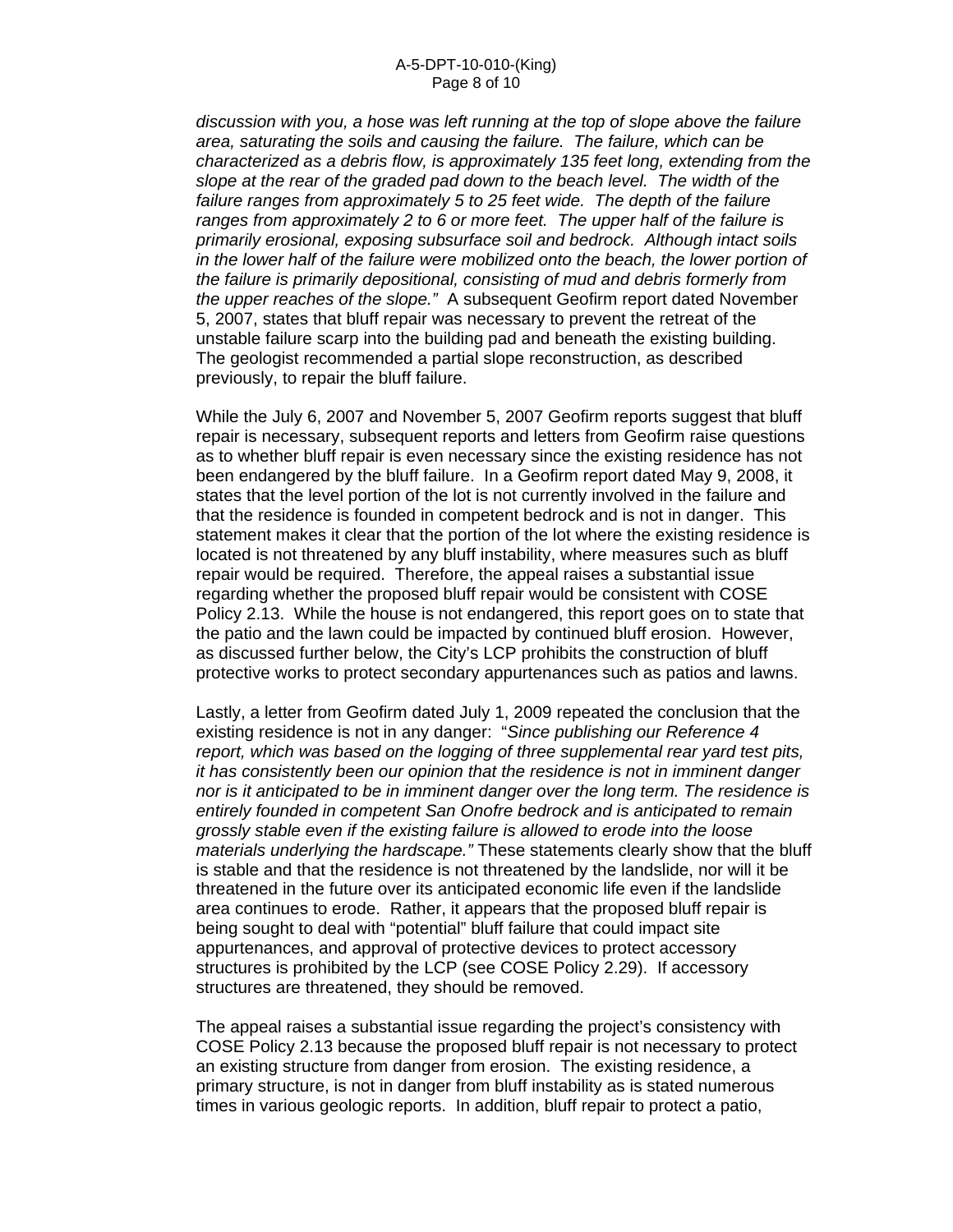considered a secondary structure, is also inconsistent with this policy and Policy 2.29.

Therefore, for the reasons cited above, the appeal raises a substantial issue regarding whether the development as approved by the City is inconsistent with the development policies of the City's certified LCP.

## 2. Visual Resources

## *LAND USE PLAN/Conservation and Open Space Element (COSE)/Conservation of Significant Natural Features/*

#### *GOAL 2: Conserve significant topographical features, important watershed areas, resources, soils and beaches.*

*Policy 2.9: Preserve significant natural features as part of new development. Permitted development shall be sited and designed to minimize the alteration of natural landforms. Improvements adjacent to beaches shall protect existing natural features and be carefully integrated with landforms. (Coastal Act/30240, 30250, 30251, 30253)* 

*Policy 2.11: Preserve Dana Point's bluffs as a natural and scenic resource and avoid risk to life and property through responsible and sensitive bluff top development including, but not limited to, the provision of drainage which directs runoff away from the bluff edge and towards the street, where feasible, and restricting irrigation and use of water-intensive landscaping within the setback area to prevent bluff erosion. (Coastal Act/30251, 30253)* 

The City authorization of the proposed development raises concerns with regard to the City's interpretation of its LCP visual resource policies and potential cumulative impacts associated with this type of development. The City makes findings that the proposed development is consistent with LCP requirements regarding the protection of the scenic quality of coastal bluffs in that reconstructing the bluff to its preexisting contours will restore the scenic quality of the bluff. This interpretation ignores the long term visual impact that the grading, geofabric, and drainage devices/pipes, will have in conjunction with such reconstruction. The natural character of the bluff and its visual resources would be adversely and permanently impacted. It must be noted that the natural tendency of bluffs are to erode. Such erosion contributes to the visual characteristics of the bluff landform. Reconstructing the bluff with grading, geotextile fabric and drainage devices doesn't restore the natural landform, it would actually degrade it. Furthermore, encouraging such bluff reconstruction on this site and surrounding sites would lead to cumulative adverse visual impacts that would degrade the scenic quality of this coastal area.

Therefore, for the reasons cited above, the appeal raises a substantial issue regarding the conformity of the development as approved by the City with the visual resource policies of the City's certified LCP.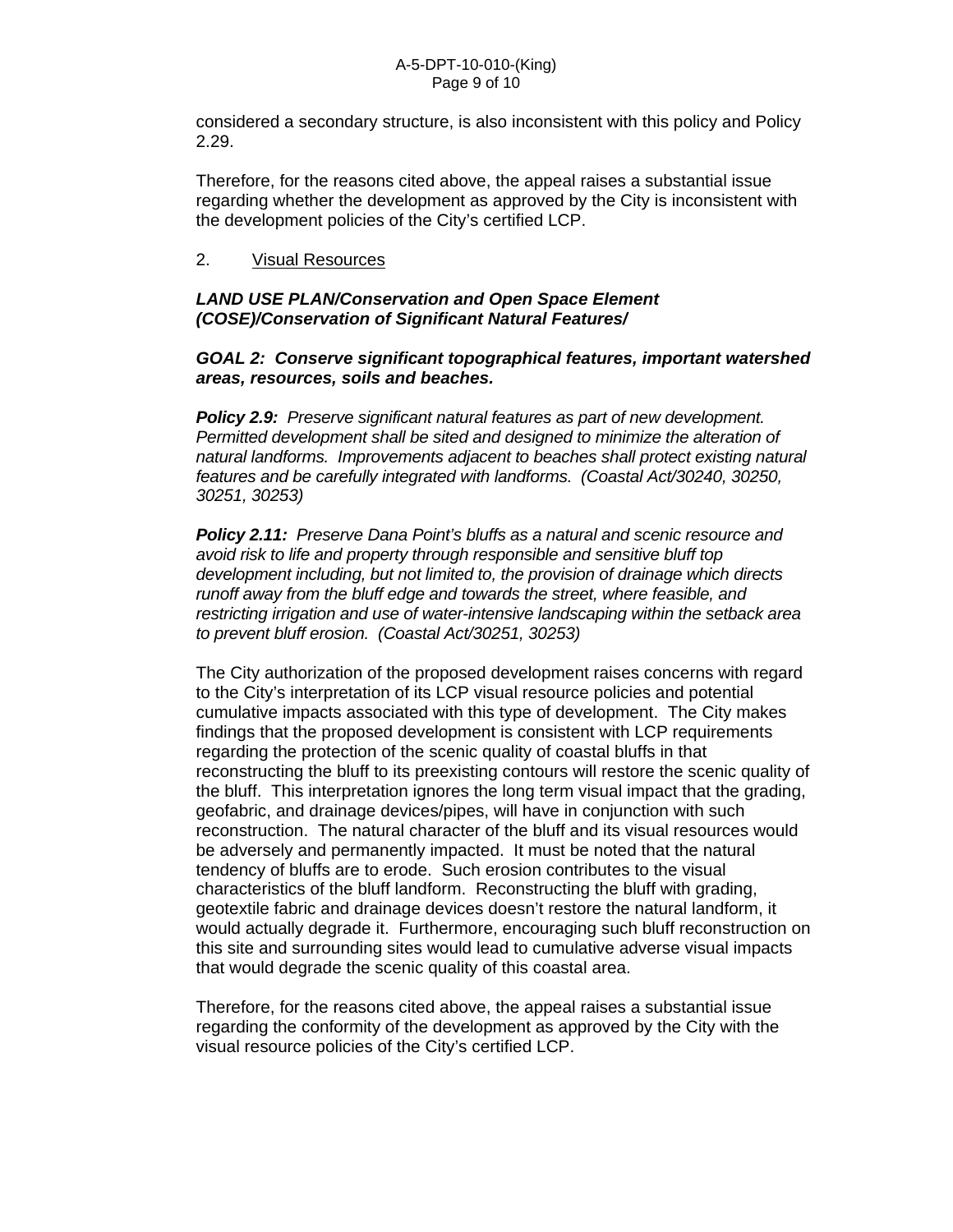## 3. Additional Substantial Issue Assessment

In considering whether an appeal raises a substantial issue one factor the Commission considers is the significance of the coastal resources affected by the decision. In this case, the coastal resource affected is the coastal bluff, which contains significant visual resources. Visual resources are significant coastal resources that allow the public to enjoy the Coastal Zone. At the base of this bluff is an adjacent public beach and public views of the coastal bluff would be adversely impacted with the proposed development. Therefore, the resource affected area is indeed significant and the adverse impacts created by the proposed development upon the significant resources are considerable.

Another factor the Commission considers in determining whether an appeal raises a substantial issue is whether the appeal raises local issues, or those of regional or statewide significance. In this case, the appeal raises issues of at least regional, and possibly statewide, significance. The proposed development would adversely impact the coastal bluff and by allowing the bluff repair to take place here and other adjacent sites it would lead to cumulative adverse visual impacts. The proposed development would negatively impact the public view of the coastal bluff from the adjacent public beach. Allowing such unnecessary bluff repair activities would also set a precedent for allowing similar types of development statewide and thus resulting in impacts to costal bluff resources. Thus, the appeal raises issues of regional and statewide significance.

#### 4. Conclusion

For the reasons described above, the appeal raises a substantial issue regarding whether the development approved by the City is consistent with the development and visual resource policies of the City's certified LCP. Further, the inconsistencies raise issues with regard to significant coastal resources. Finally, the inconsistencies are of regional and statewide, not just local, concern. As described above, these issues raise a substantial issue with regard to the grounds upon which the appeal was filed. Therefore, the Commission finds that the appeal raises a substantial issue.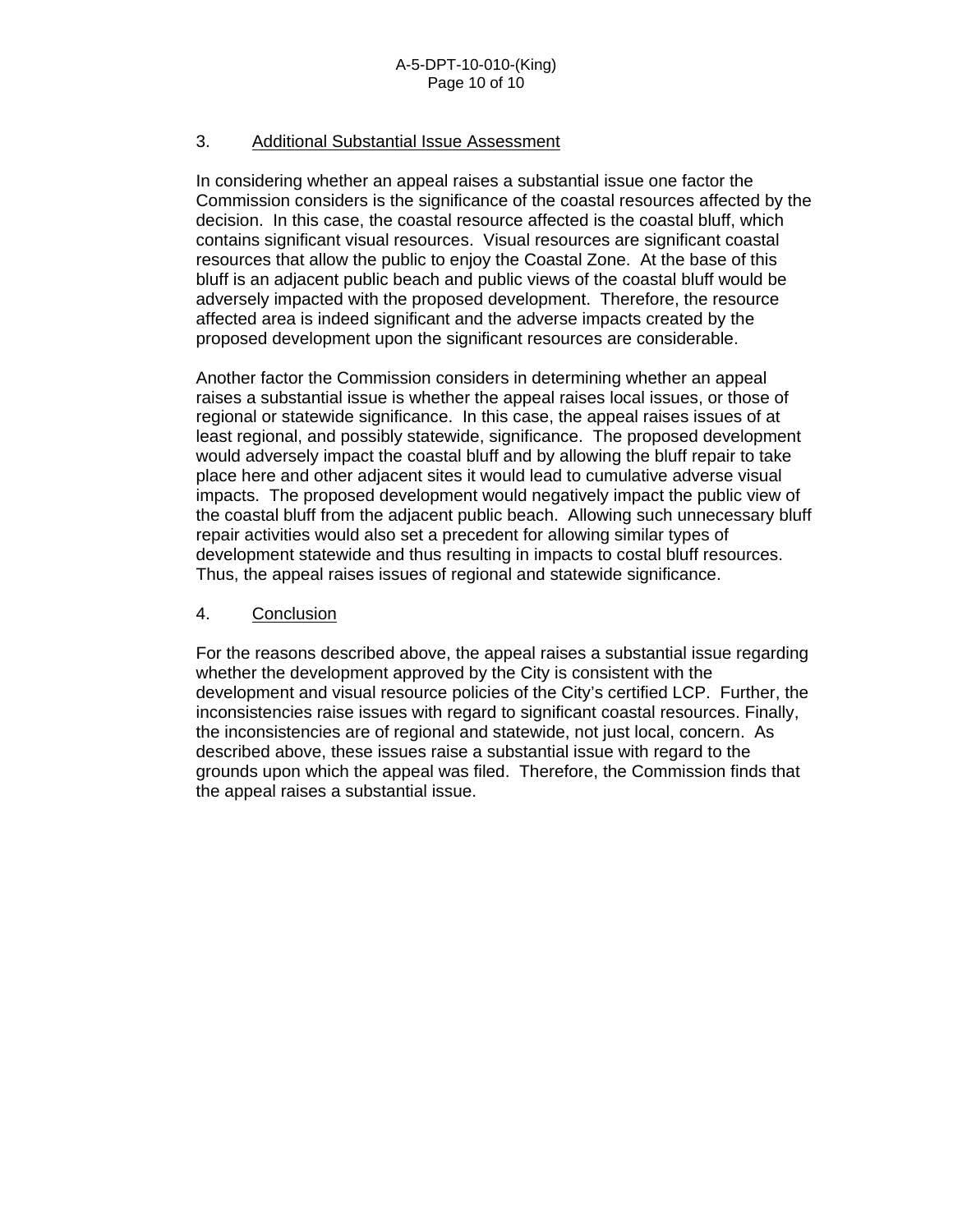APPEAL FROM COASTAL PERMIT DECISION OF LOCAL GOVERNMENT Page 3

State briefly your reasons for this appeal. Include a summary description of Local Coastal Program, Land Use Plan, or Port Master Plan policies and requirements in which you believe the project is inconsistent and the reasons the decision warrants a new hearing. (Use additional paper as necessary.)

Note: The above description need not be a complete or exhaustive statement of your reasons of appeal; however, there must be sufficient discussion for staff to determine that the appeal is allowed by law. The appellant, subsequent to filing the appeal, may submit additional information to the staff and/or Commission to support the appeal request.

#### SECTION V. Certification

The information and facts stated above are correct to the best of my/our knowledge.

|                    | Signed: $\Omega$ | Alaa |  |
|--------------------|------------------|------|--|
| Appellant or Agent |                  |      |  |
|                    | 12/10            |      |  |

Agent Authorization: I designate the above identified person(s) to act as my agent in all matters pertaining to this appeal.

Signed:  $\frac{1}{2}$ 

Date:

## **COASTAL COMMISSION**

EXHIBIT  $\frac{1}{PAGE \cdot \frac{1}{PAGE \cdot \frac{1}{P}}$ 

(Document2)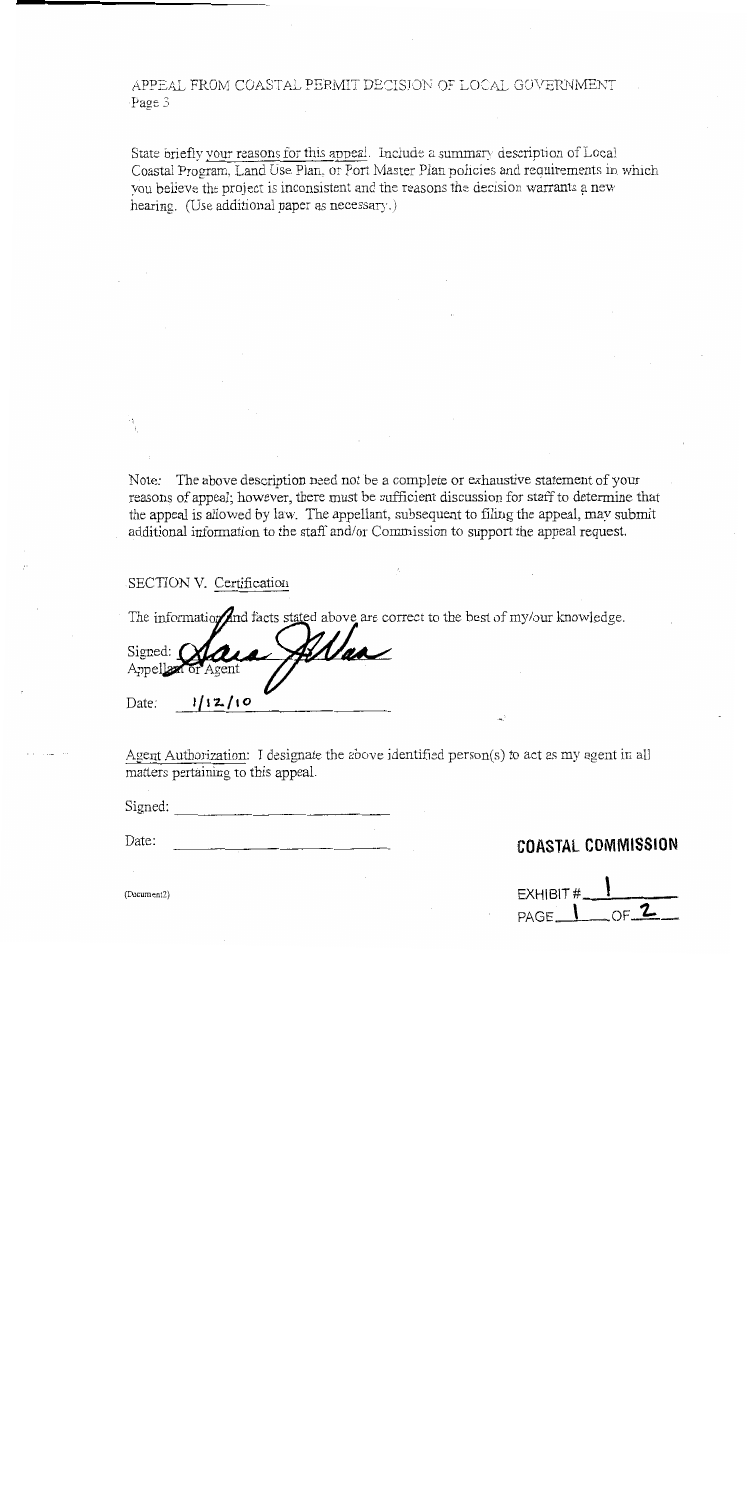APPEAL FROM COASTAL PERMIT DECISION OF LOCAL GOVERNMENT Page 3

State briefly your reasons for this appeal. Include a summary description of Local Coastal Program, Land Use Plan, or Port Master Plan policies and requirements in which you believe the project is inconsistent and the reasons the decision warrants a new hearing. (Use additional paper as necessary.)

Note: The above description need not be a complete or exhaustive statement of your reasons of appeal; however, there must be sufficient discussion for staff to determine that the appeal is allowed by law. The appellant, subsequent to filing the appeal, may submit additional information to the staff and/or Commission to support the appeal request.

SECTION V. Certification

The information and facts stated above are correct to the best of my/our knowledge.

Signed: Mary K Shallenburgu

Dated:  $1/12/10$ 

Dated:

Agent Authorization: I designate the above identified person(s) to act as my agent in all matters pertaining to this appeal.

Signed:

# **COASTAL COMMISSION**

EXHIDIT  $\frac{1}{2}$  of 2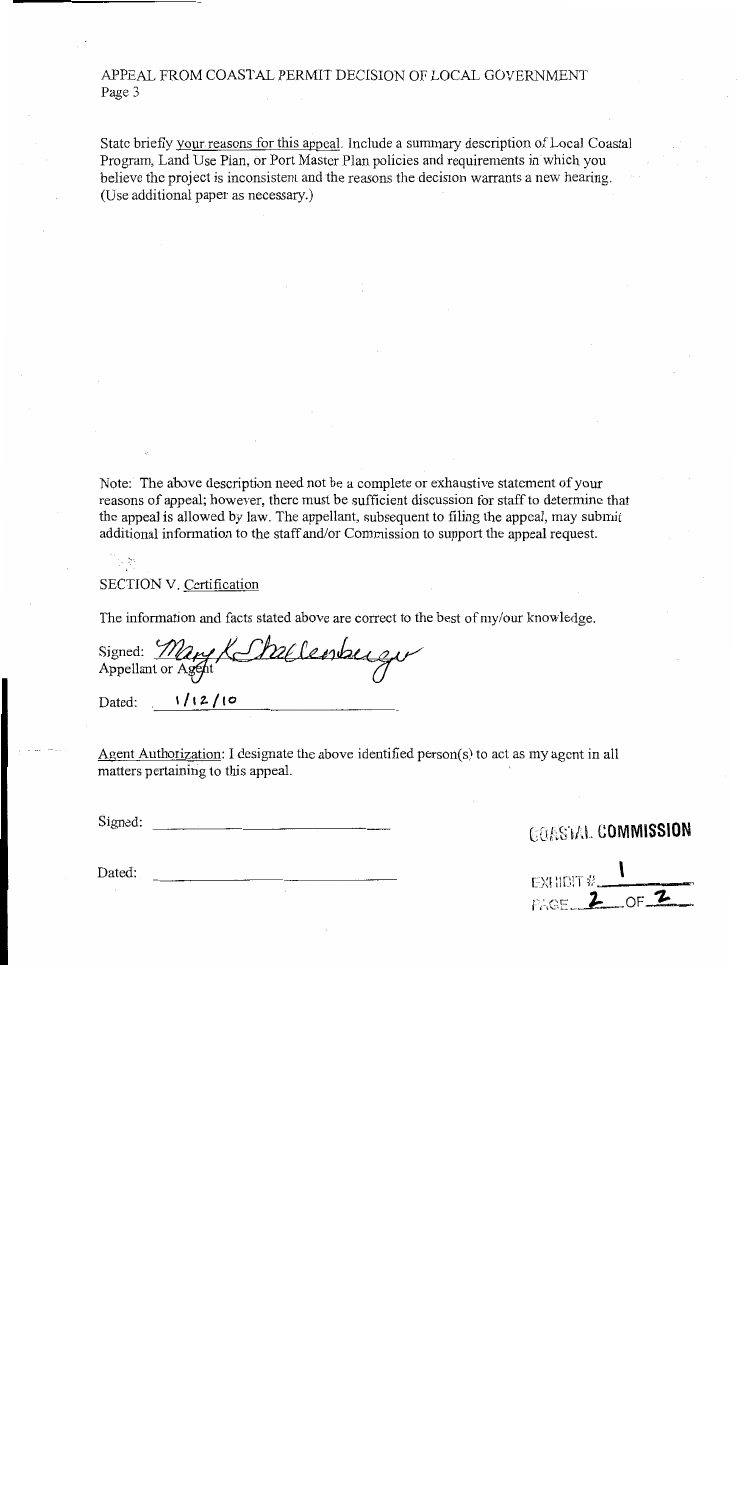2112 **ATTES** Canviro del Avion ä l'inmas? Dana Poli eri i Album  $\overline{5}$ **Tags** 

**COASTAL COMMISSION** 

2 EXHIDIT#\_<br>MAGE

 $rac{6}{\sqrt{2}}$